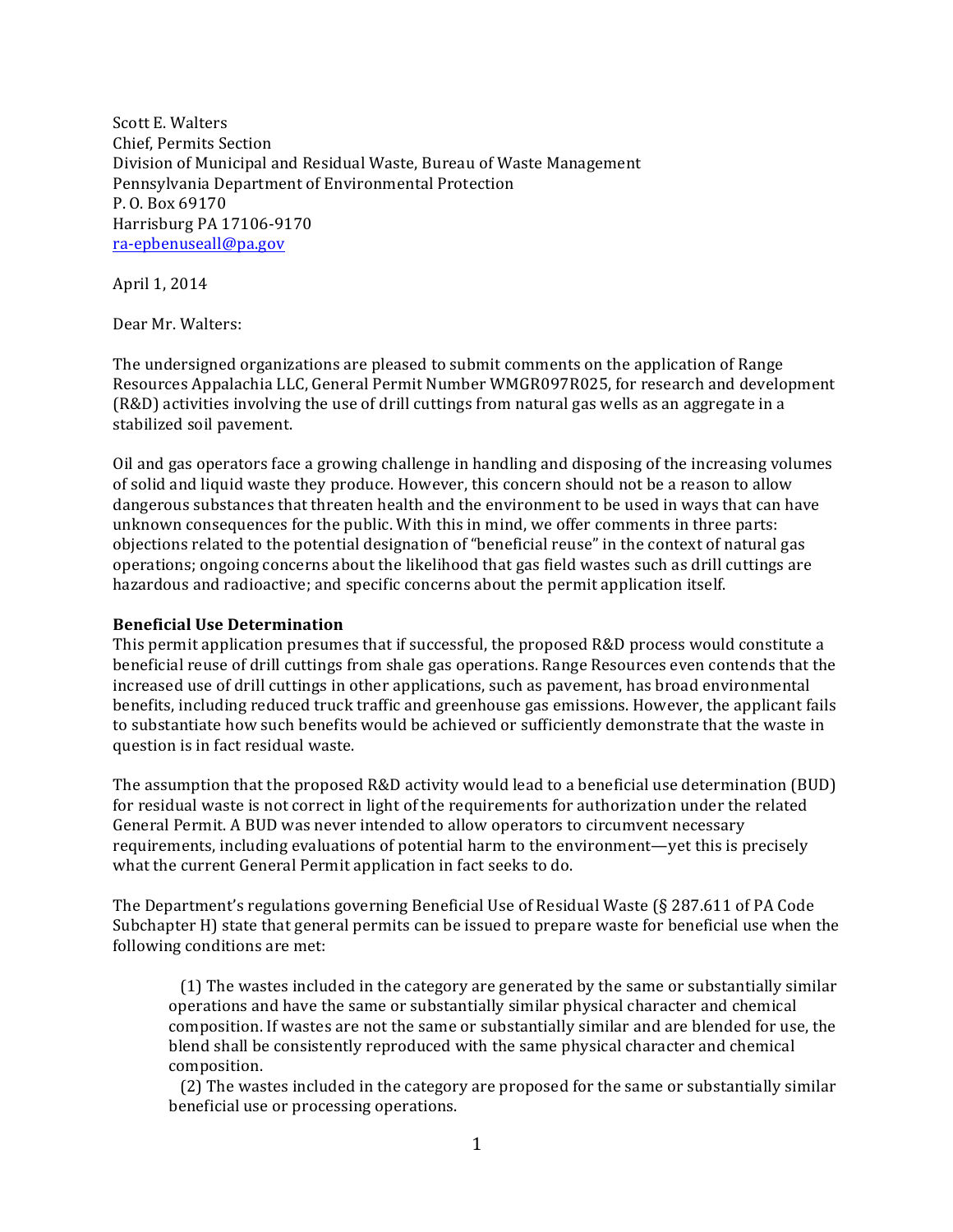(3) The activities in the category can be adequately regulated utilizing standardized conditions without harming or presenting a threat of harm to the health, safety or welfare of the people or environment of this Commonwealth. At a minimum, the use of the waste as an ingredient in an industrial process or as a substitute for a commercial product may not present a greater harm or threat of harm than the use of the product or ingredient which the waste is replacing.

According to Section  $287.611(a)(1)$  of the PA Code, drill cuttings can vary greatly in physical character and chemical composition. A report by the United States General Accountability Office has acknowledged the variability of drilling wastes.<sup>1</sup> The intermingling of the cuttings with the waste produced by drilling can result in the mixing of produced waste products with drill cuttings. The character and properties of the cuttings material that could be used vary based on the depth of the well bore; the formations that are drilled and targeted and the characteristics of those formations which contain naturally occurring pollutants and site-specific properties; the type of drilling equipment; the specific drilling additives employed such as drilling muds, fluids, and lubricants; the interactions of the cuttings with the cement; and other site specific conditions.

The current permit application reflects these types of inconsistencies (physical character and chemical composition) because it proposes intermingling of cuttings from different well sites, the use of various additives during drilling, and ambiguous cleaning and processing procedures to pretreat cuttings (which, as discussed below, the applicant fails to provide). This in turn creates the potential for waste materials to attach to the cuttings that are used. The uncertainty regarding consistency of the drill cuttings means that the requirement for a BUD cannot be met.

According to Section  $287.611(a)(3)$  of the PA Code, a BUD is to be adequately regulated by standardized conditions rather than individual permits. Specifically, "the use of the waste as an ingredient in an industrial process or as a substitute for a commercial product may not present a greater harm or threat of harm than the use of the product or ingredient which the waste is replacing." Applied here, the plain language of Section  $287.611(a)(3)$  and common sense dictate that the cuttings that might be developed through the proposed R&D process cannot pose a greater threat than the cement or other products that would instead be used as a stabilized soil pavement.

The proposed General Permit application does not conform to this mandate. The current application proposes to use drill cuttings that contain pollutants that cement does not contain. Further, as discussed below, chlorides, barium, strontium and total petroleum hydrocarbons can be contained in the cuttings, as well as radioactive characteristics. These hazardous pollutants clearly pose a greater threat to the environment than plain cement. Therefore, drill cuttings and the pollutants they contain cannot satisfy requirements for a General Permit for a BUD—and thus neither can the R&D permit application.

## **Hazardous waste classification**

The proposed general permit is of great concern because of a significant, longstanding failure of federal and state policies and regulations to accurately characterize wastes from oil and gas operations. The definition of a hazardous waste under the U.S. Resource Recovery and Conservation Act (RCRA) is:

[A] solid waste, or combination of solid wastes, which because of its quantity, concentration, or physical, chemical, or infectious characteristics may-

A. cause, or significantly contribute to an increase in mortality or an increase in serious irreversible, or incapacitating reversible, illness; or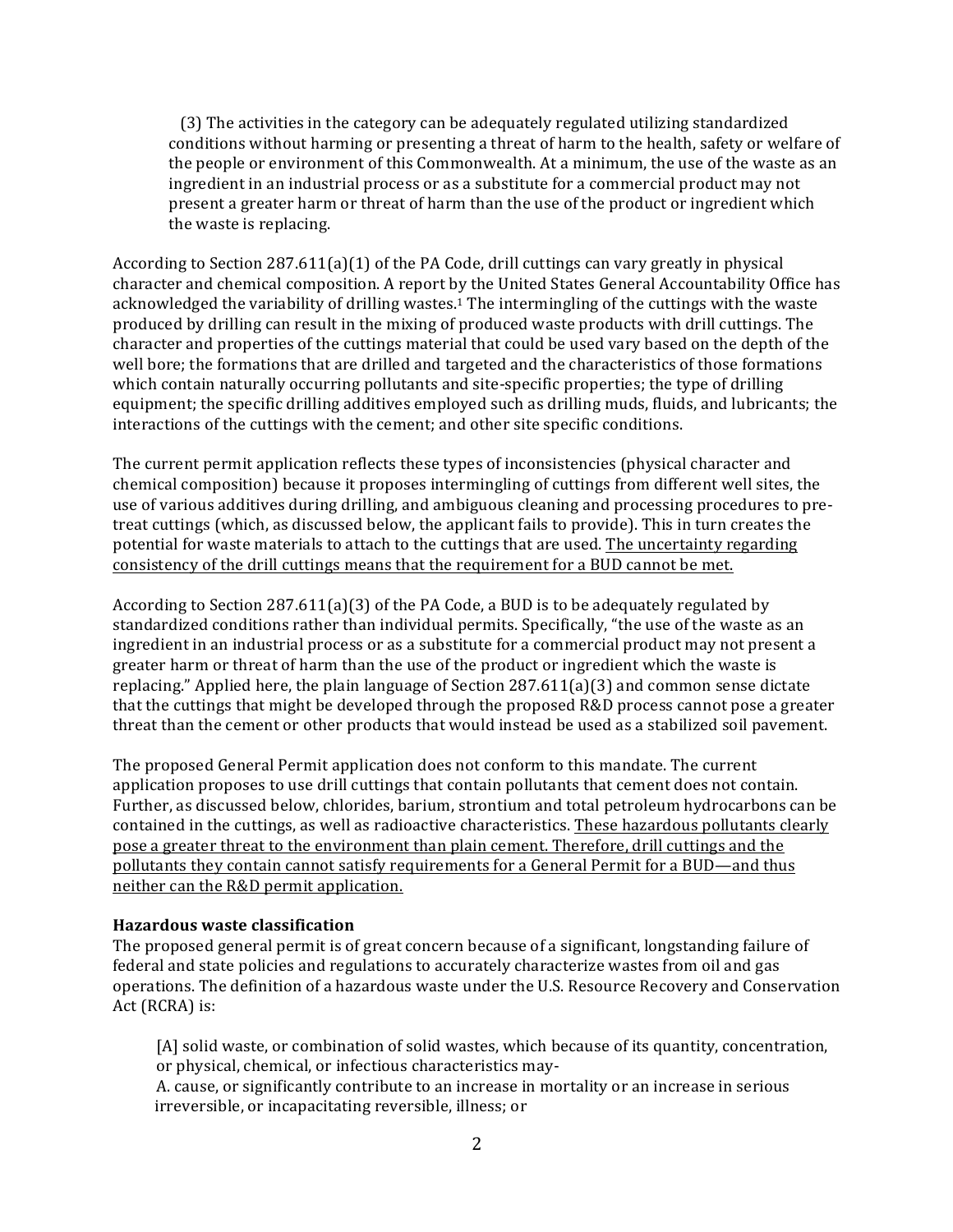B. pose a substantial present or potential hazard to human health or the environment when improperly treated, stored, transported, or disposed of, or otherwise managed.

In 1988, the United States Environmental Protection Agency (EPA) exempted exploration and production (E&P) wastes from Subtitle C of RCRA.<sup>2</sup> At the time, the agency provided a comprehensive list of wastes excluded from and included within the scope of the exemption, as well as specifying that "other wastes associated with the exploration, development or production of crude oil or natural gas" could include "rigwash, drill cuttings, and wastes created by agents used in facilitating the extraction, development, and production of the resource, and wastes produced by removing contaminants prior to the transportation or refining of the resource."

Most states have incorporated the RCRA exemption into their own oil and gas regulations, including Pennsylvania.<sup>3</sup> However, EPA itself has stated that, "It is clear that some portions of both the largevolume and associated waste would have to be treated as hazardous if the Subtitle C exemption were lifted."<sup>4</sup> Such a view has been supported by documentation of toxicity and ignitability levels high enough to trigger RCRA, were it not for the exemption. This includes a 2009 study analyzing constituents of flowback in West Virginia and Pennsylvania that detected both barium and known carcinogens such as benzene, toluene, ethylbenzene, and xylene in excess of applicable regulatory thresholds.5

In effect, the RCRA exemption allows chemicals that are otherwise considered hazardous within the same statute to permeate water and soil and, in turn, degrade the environment and harm human health. In fact, the EPA study used to determine the waste exemption concluded that between 10 and 70 percent of the oil and gas wastes sampled "could potentially exhibit RCRA hazardous waste characteristics."6

Notably, this conclusion was reached long before the advent of high volume horizontal hydraulic fracturing now practiced across Pennsylvania and the United States, and long before the oil and gas industry routinely produced large amounts of wastewater and solid waste containing high levels of salt, chemicals, and both naturally occurring radioactive material (NORM) and technologically enhanced radioactive material (TENORM).

In other words, there is an even greater chance today that E&P waste would meet the definition of hazardous. This is a critical factor for the Pennsylvania Department of Environmental Protection (DEP) to keep in mind when considering permit applications that involve the management of E&P waste—particularly if, as in the current case, a completely new, experimental process is being proposed. 

The current application does not include scientific evidence that drill cuttings anticipated for use in the R&D process are non-hazardous. The non-hazardous certification provided in the General Permit application is based on forms and data taken from landfill disposal procedures. In fact, the data used in the application is simply a general characterization of the type of waste that Range Resources might use in the proposed project. We are greatly concerned the landfill certification sheet specifies that it has not conducted "detailed physical, chemical, and radiological characterization of the waste and its leachate." Certification is instead based only on general Material Safety Data Sheets (MSDS)—which do not relate to volumes or mixtures of chemicals or specific characteristics (such as radioactivity) of the waste in question.

As discussed further below, we question whether the sample waste presented in the application is in fact reflective of what would be used in the proposed project. In addition, it should be noted that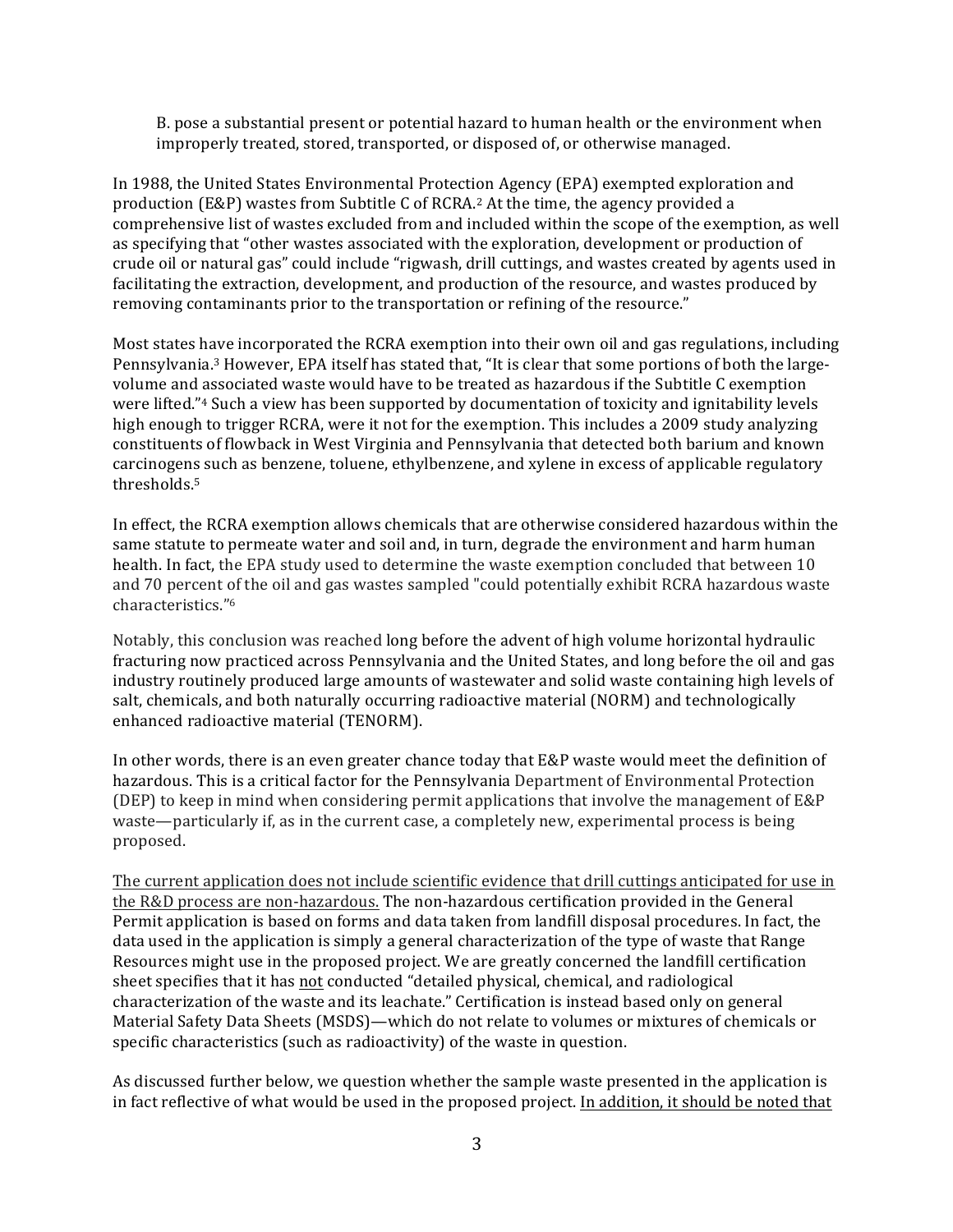the chemical analysis of even the sample waste raises red flags with regard to its safety and threat to the environment and human health. For example, chlorides and barium were detected at nearly ten times the laboratory's reporting limit (RL), strontium at more than 90 times the RL, and total petroleum hydrocarbons at more than 100 times the RL.

Further, and of great concern with regard to the current permit, currently available scientific data corroborates the presence of radionuclides in hydraulic fracturing waste. Radioactivity is clearly a growing problem. Radiation detectors triggered alarms at Pennsylvania landfills 423 times in 2008 and 1,325 times in 2012, with more than two-thirds of such events attributable to oil and gas wastes.<sup>7</sup> Although the problem of TENORM in hydraulic fracturing wastes is attracting increasing attention, to date no federal agency has promulgated applicable regulations, although discharges of such fluids are subject to the Clean Water Act and the Safe Drinking Water Act.

DEP's ambiguous approach to the problem is reflected in Pennsylvania's definition of TENORM (at 25 Pa. Code § 287.1), which states, "A technologically enhanced naturally occurring radioactive material is not subject to regulation under the laws of the Commonwealth or the Atomic Energy Act, whose [sic] radionuclide concentrations or potential for human exposure have been increased above levels encountered in the natural state by human activities." Even so, Pennsylvania's Low-Level Radioactive Waste Disposal Act prohibits "shallow" burial of such waste and requires that the Department "develop standards by regulation for the onsite handling and disposal of naturally occurring radioactive materials, ores and their waste products."<sup>8</sup>

One of the principal means of regulating the handling of radioactive hydraulic fracturing wastes at centralized waste treatment facilities is the requirement, in the conditions of the Facility Permit, that operators submit to the Department a copy of, and maintain on premises at all times, a Radiation Protection Action Plan on the Department's specified form (Form X). The Plan may provide for the disposal of TENORM by waste treatment facility or landfill operators without special handling or treatment. However, disposal of TENORM-containing waste in higher volumes, with higher radiation levels, or at higher radium concentrations must be approved by the Department's Director of the Bureau of Radiation Protection, per a radioactivity guidance document.<sup>9</sup> The Radiation Protection Action Plan in the current General Permit application appears to be lacking with regard to two of these requirements: hydraulic fracturing fluid wastes are clearly produced in far greater volumes and very likely possess significantly higher potential for radioactivity.<sup>10</sup>

DEP is currently assessing the radioactivity potential of Marcellus shale gas wastes in its pending TENORM study, a critical undertaking that should be used to change Pennsylvania's severely outdated waste management standards currently used by the Department. Because the results of the pending TENORM study have not yet been aggregated or shared with the public—and because numerous questions exist concerning the health and environmental impacts of shale gas wastes, including drill cuttings—it is inappropriate and premature for the Department to consider a general permit entailing an alleged beneficial reuse of such waste. It should be noted that even the permit applicant recognizes, on Form X, that the results of the TENORM study could affect how oil and gas operators extract, transport, treat, and dispose of potentially radioactive waste.

## **Permit application inadequacies**

The concerns discussed above directly reflect the environmental risks posed by the reuse of drill cuttings. Unfortunately, the permit application does not provide enough information regarding how those risks would be prevented, particularly in an experimental R&D project.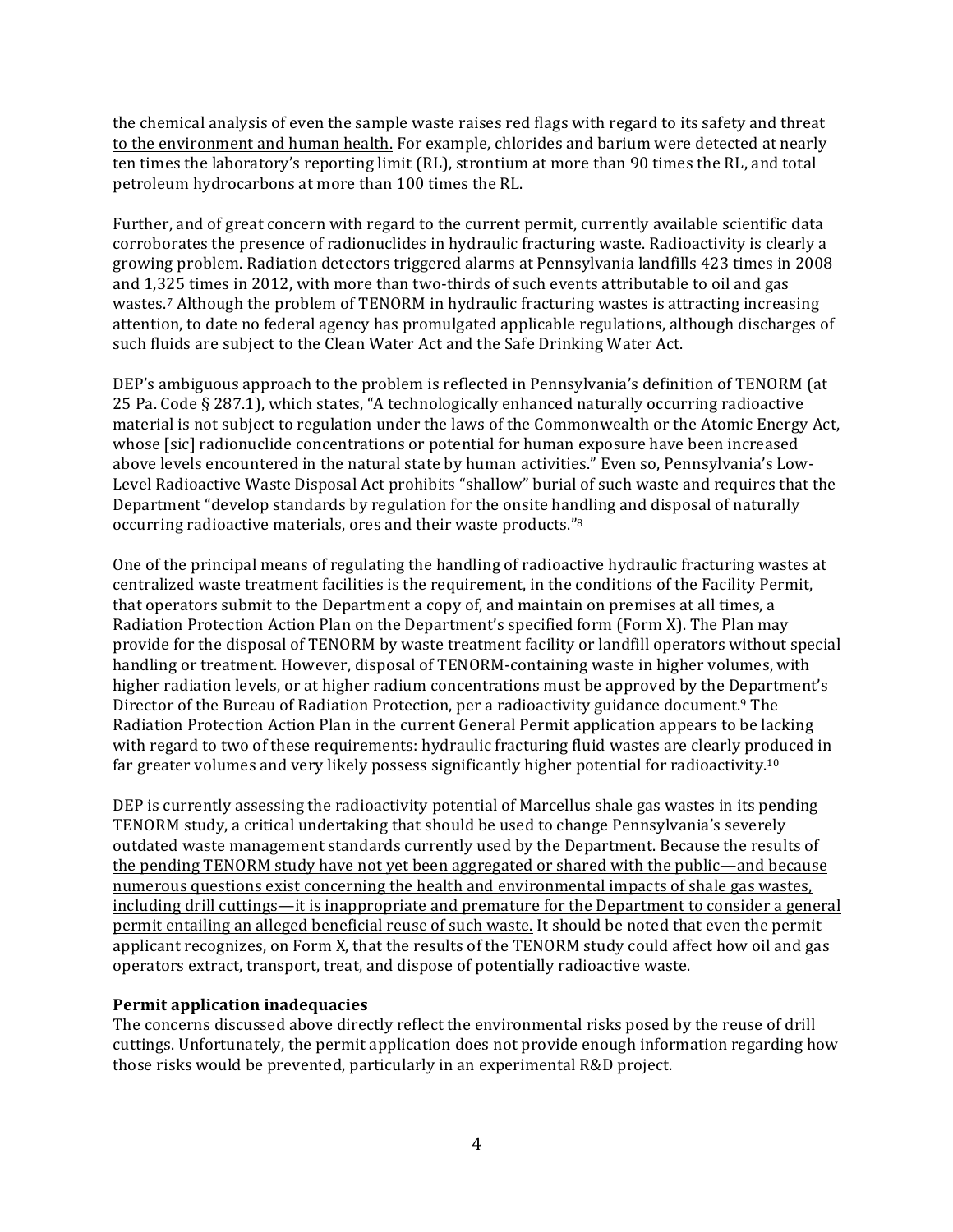Range Resource's lack of consideration of problems that could arise is underscored by the single sentence response to Section 3.6 of the project narrative, which requires description of corrective actions should the project be unsuccessful: "In the event of failure, the pad will be removed via earthwork excavation and all the materials sent to a landfill for disposal." Again, the narrow focus on the *end results* of the R&D process, suitable pavement material, ignores the possibility that problems could occur *during* the R&D process, such as material leaching into soil or becoming saturated by rain and running off the pad. For these reasons, simply assuming that excavating the material would be a sufficient solution is shortsighted and dangerous.

The flaws and lack of thoroughness of the applicant's proposal are especially apparent when one considers the lack of rationale for the choice of this particular site for R&D. The proposed site for the R&D pad is in close proximity to and directly upslope from Larry's Creek and Dog Run Creek, two streams that are designated as Exceptional Value (EV). Such designated waterways should be afforded additional protection, rather than becoming the site of experimental projects.

The lack of consideration for such risks is also underscored by inconsistencies in the permit application with regard to the relationship between the R&D project area and the Dog Run Hunting Club 4H-6H well site (DEP site ID number 775155). The General Information Form-Authorization Application indicates that a completely new site would be constructed and, according to lines 1 and 2 of the "Facility Information" section, that it would *not* modify or involve an addition to an existing facility, system, or activity. Yet Section 3.3 of the application narrative states that, "The R&D pad will be utilized as an operational pad for a Range Resources Appalachia LLC (Range) natural gas well"—implying that the applicant in fact does view the R&D pad as an addition to an existing site.

At the same time, Range Resources appears to be inappropriately relying on the Dog Run Hunting Club well site to avoid providing detailed information on the R&D project being proposed. Particularly concerning is the lack of any plans on how risks to water and soil quality would be prevented. Section 3.12 of the proposal narrative simply states, "All construction activities associated with the installation of the soil cement stabilized pad will be conducted at a permitted well site, where a contingency plan is already in place for spills, accidents, or other emergencies." This level of discussion is wholly inadequate considering the experimental nature of the activities proposed under the General Permit application.

The Dog Run Hunting Club 4H-6H site was permitted for different uses and conditions than what is being proposed with the WMGR097. Thus the existing contingency plan for a well pad is insufficient evidence of protective measures for a completely new and experimental process. This lack of safeguards is particularly troublesome in light of Range Resource's history of numerous environmental health and safety violations accrued at well sites statewide. Among them have been violations at the same site as the proposed project, where the Dog Run Hunting Club 1H well was cited in 2010 for failure to minimize erosion, maintain erosion and sedimentation controls, and stabilize the site, and in 2011 for the potential of polluting substances entering waters of the Commonwealth. If the Department decides to approve this permit, it should at minimum require a new site-specific contingency plan for the alleged beneficial reuse project.

Additionally, the Project Information section of the authorization application specifies that, "stormwater will be handled in accordance with the facility's ESCGP-2/PCSM permit." Given that the new site for the R&D project will involve approximately six acres of earth disturbance (specified on line 4.0 in the "Coordination Information" section), an Erosion and Sedimentation Control General Permit and plan for Post-Construction Stormwater Management practices would appear to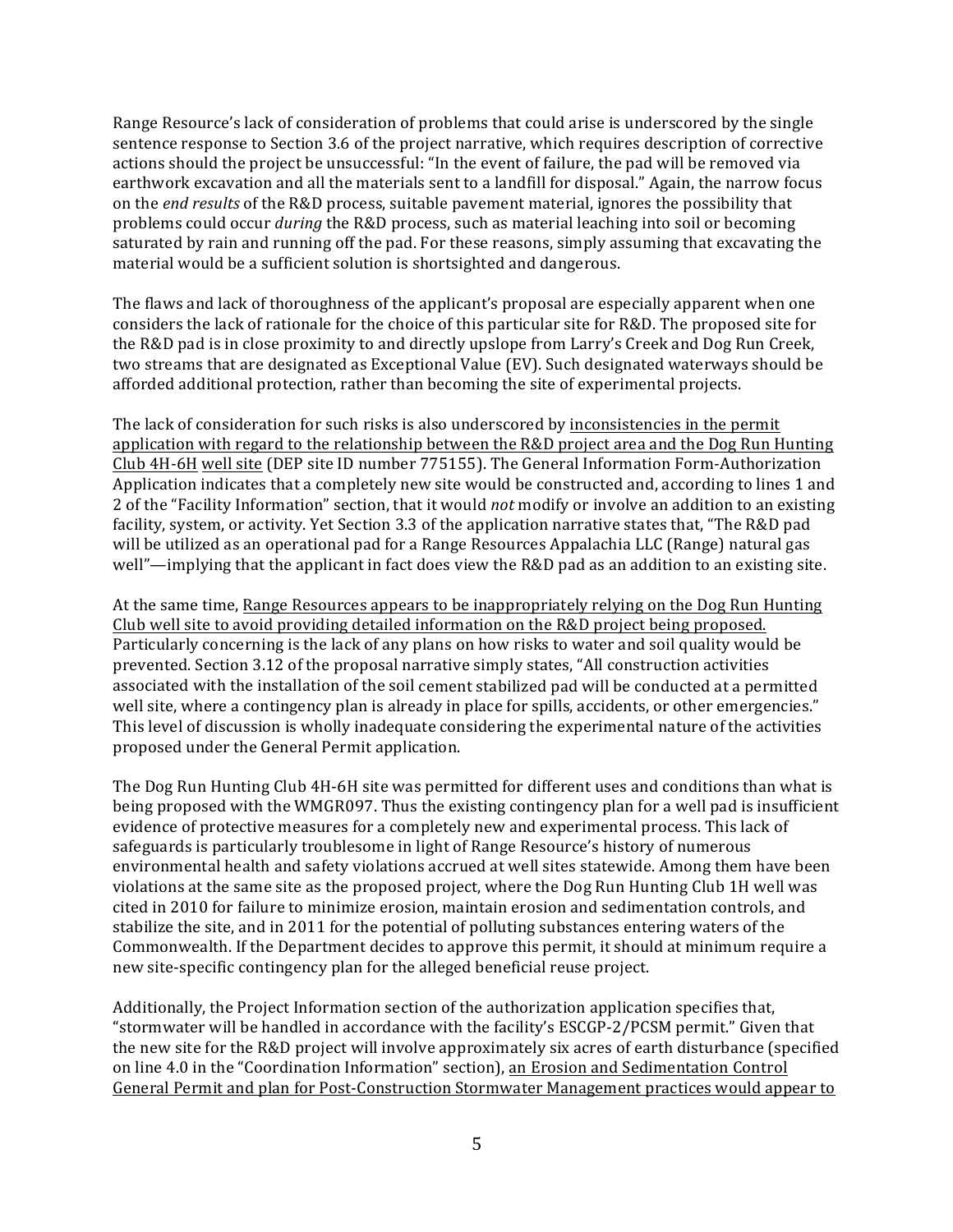be required. However, based on the permit application file, it does not appear that the applicant has in fact applied for or plans to apply for a new ESCGP-2.

Instead, Section 3.3 of the narrative states that, "[t]he site will be maintained with proper erosion control and storm water management, per the ESCGP-2. Also per the ESCGP-2 permit for this pad, the pad will remain in place for continuous well operations, access to equipment and with enough buffer around the wells and equipment for safety purposes until all wells are plugged." The references here to wells and well operations imply that the applicant plans to use the ESCGP-2 issued by DEP to the Dog Run Hunting Club 4H-6H site in August 2013—nearly five months before the current R&D permit was even submitted to DEP.

This is illogical because the conditions presumed by DEP when it approved the Dog Run Hunting Club ESCGP-2 permit  $(e.g., size and delineation of the site and the extent of earth disturbance)$ would no longer apply should the R&D pad be built in the same location. If the application is approved, it will be imperative for DEP to ensure that stringent Erosion and Sedimentation (E&S) controls *unique to this site* are in place at the proposed R&D pad itself, particularly because of the experimental nature of what is being proposed and, in turn, the unknown potential for polluting runoff to reach vital waterways.

Because the proposed project represents a new, experimental process, DEP should consider whether it would contradict current waste management policies and regulations. For example, PA Code § 287.132 (a)(3) on chemical analysis of waste sampling states that plans included with permit applications "shall ensure an accurate and representative sampling of the waste." The project narrative, line 18.0 of the authorization application, and form R1 (Waste Analysis and Classification Plan) indicate that the  $R&D$  project is solely for the development of pavement using vertical hole drill cuttings. However, according to the DEP's Permitted Well Inventory database, two of the three wells from which drill cuttings were sampled for purposes of the R&D application—the Laurel Hill 1H and the Corson 1H—are horizontal, unconventional wells. While the third, the Bobst Mountain Hunting Club 1 is a vertical well, all three wells are classified as unconventional.

In addition, a November 16, 2011 letter to oil and gas operators regarding Form 26R, Scott Perry, Director of the DEP Bureau of Oil & Gas, states that, "Certification of waste under  $\S 287.54(f)$  and (g) is specific to each generating location. Therefore, a chemical analysis of drill cuttings from the first well drilled on a pad may be used to certify any subsequent wells on the same pad, but may not be used to certify drill cuttings from other pads, even if the target formation is the same. The same is true of any other waste stream from drilling, hydrofracturing, or production of shale gas wells." Likewise, PA Code 78.61(b)(1) regarding land application of drill cuttings from above the casing seat requires that the cuttings be generated from the well at the well site only, and PA Code  $78.63(a)(1)$  on the land application of residual waste requires that the waste be from an oil or gas well located on the well site.

However, the waste samples provided in the permit application come from Cogan Township (Laurel Hill Pad B and Bobst Mountain Hunting Club 1) and Anthony Township (Corson Unit 1H), while the R&D project would be in Cummings Township. This aspect of the current General Permit application thus runs afoul of the aforementioned regulations and, in turn, requires the Department's immediate scrutiny. If Range were to choose to use cuttings from the wells closest to the project site, then the vertical drill cutting presumption on which the permit is based would no longer apply, as the Dog Run Hunting Club Unit consists of horizontal, unconventional wells.

Such uncertainties with the intentions and outcomes of the proposed R&D process would also make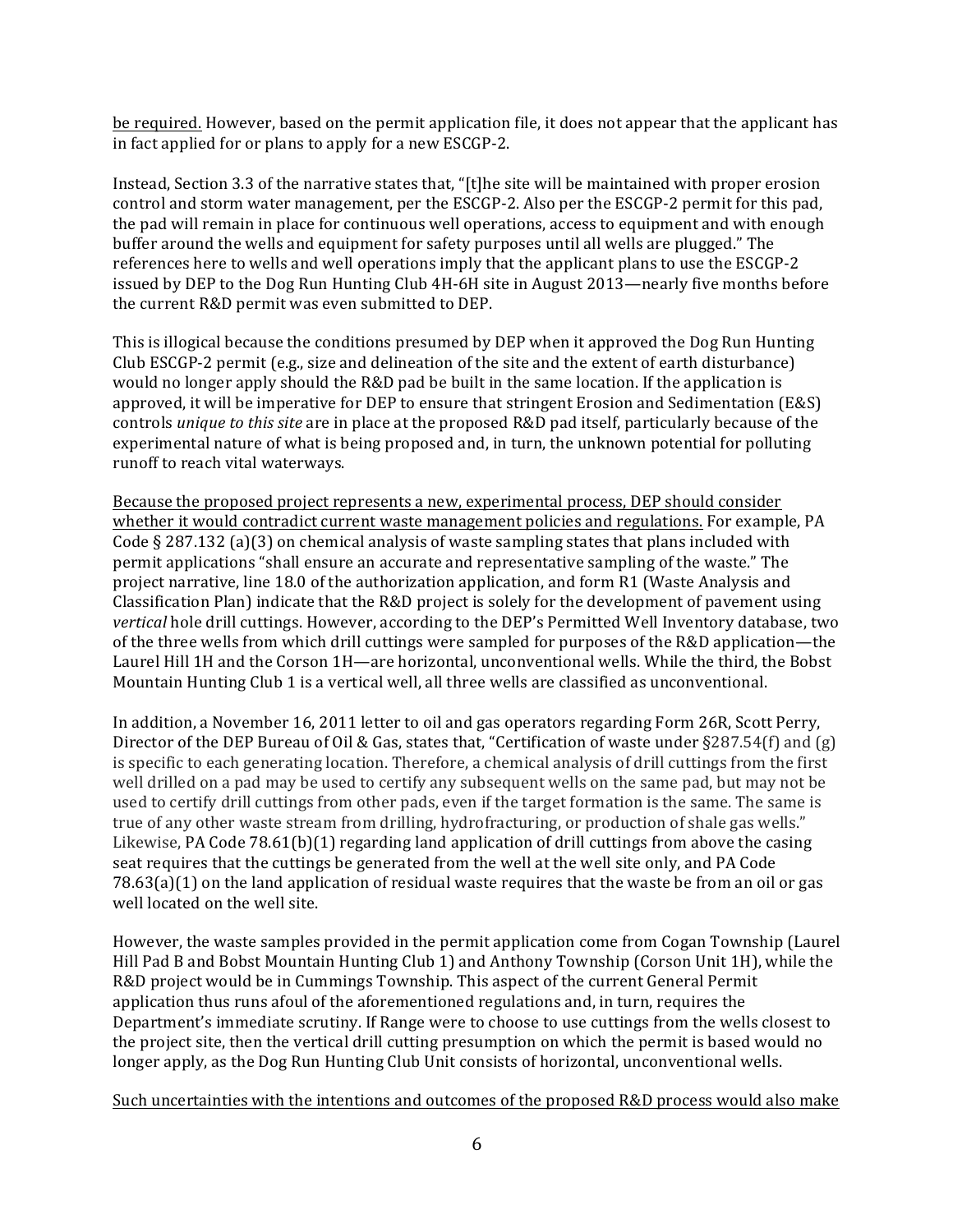it necessary for DEP to conduct oversight above and beyond routine operations and protocols. In particular, the Department should require extensive sampling of monitoring wells and/or existing water sources in order to track potential releases of pollutants. The one-year duration of sampling proposed by the applicant is insufficient; sampling may need to be conducted well beyond the permit period, as pollutants can migrate into water slowly over time, especially if the material used in the R&D process breaks down. Because the proposed process is experimental and the interaction between drill cuttings and other material is unknown, monitoring would need to occur at the site for as long as the  $R&D$  pad is in place and until all potentially polluting material is removed from the site. Such monitoring should only be allowed to end when complete site remediation has occurred.

The need for sampling is particularly relevant because the application does not specify the drilling process that would be employed at the wells supplying the drill cuttings. Nor does it specify the type of drilling mud that would be used, even though drilling muds can attach to cuttings and pose pollution hazards. All drill cuttings and substances used in the R&D process should be sampled for their specific constituents in order to obtain an accurate accounting of the material. In turn, this information is needed to guide water supply monitoring and pre-drill testing and to support future DEP investigations. Materials that could leach from the cuttings or the final product should be tested for Extraction Procedure (EP)-Toxicity using the Toxicity Characteristic Leaching Procedure (TCLP) and should be certified to not exceed any regulatory levels.

The applicant also neglects to describe how contaminants would be removed from drill cuttings to make the material acceptable for use in the R&D process. Some cuttings require washing to remove salts, while others are thermally treated. The wetness or percent of sludge or slurry that would be contained in the drill cuttings must be specified, since liquids or sludges can contain and hold different constituents at different concentrations than dry cuttings and could require different cleaning processes and safe handling procedures. These processes should be fully disclosed and the procedures to be used should require prior approval by the DEP to ensure proper handling, storage, and disposal. Cleaning and processing of drill cuttings have the potential to release contaminants and different forms of material can contain pollutants at varying concentrations and behave differently in the environment—making it necessary to regulate such activities through an individual permit, not a General Permit.

Finally, we are concerned that local government units, specifically municipal governments and agencies (such as Conservation Districts), are not directly involved with this project. While both county and township commissioners have been informed of the application, given the experimental nature of the project, broader input and participation from both the public and local government is necessary and will lead to better decisions by the DEP. Operators and the DEP should actively seek input from local government and the public, which may have information on local conditions and environmental considerations that may not be apparent in the application.

As noted above, the exemptions from RCRA (as well as other federal environmental laws such as the Clean Water and Safe Drinking Water Acts) means that the polluting potential of gas field wastes, including with regard to radioactivity, is a scientific and regulatory "gray area." Without far more information on the type and potential environmental risks of drill cuttings, it is incumbent upon DEP to clarify how it will address these risks *before* it considers authorizing such wastes as a beneficial reuse.

In conclusion, the Department should reject Range Resource's WMGR097 application **because it is incomplete and lacking in documentation; does not satisfy the requirements for** a Beneficial Use Determination; and involves an experimental, unknown process that would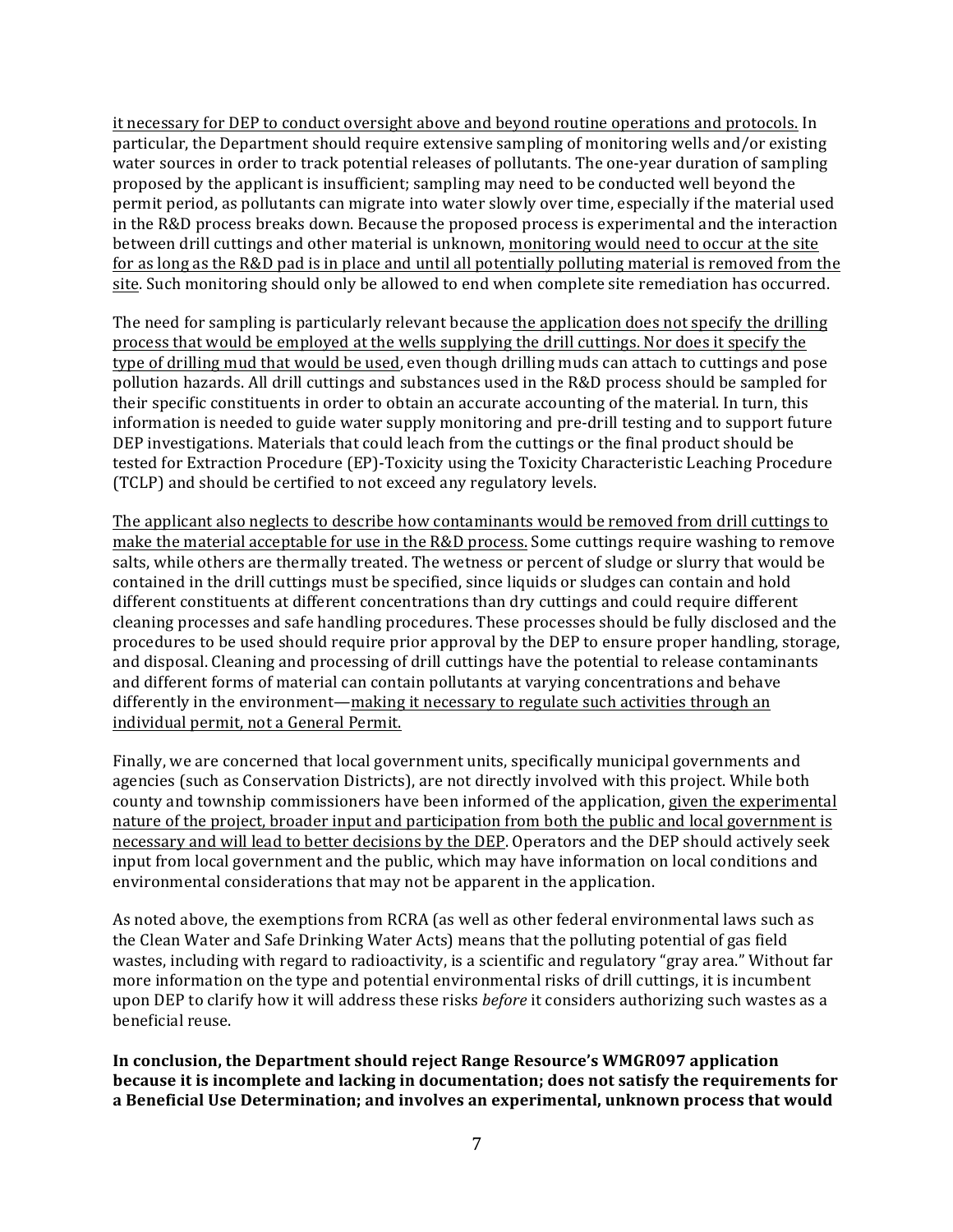**use potentially hazardous and radioactive waste. If approved, the proposed R&D project** could well cause irreparable harm to water, soil, natural areas, and the health of both people **and wildlife.**

Thank you for your time and consideration. Please contact Nadia Steinzor of Earthworks at nsteinzor@earthworksaction.org or 202-887-1872, ext. 109, with any questions or for additional information.

## Sincerely,

 

| Nadia Steinzor, Eastern Program Coordinator, Earthworks                    |
|----------------------------------------------------------------------------|
| Tracy Carluccio, Deputy Director, Delaware Riverkeeper Network             |
| Michael Helfrich, the Lower Susquehanna Riverkeeper                        |
| Steve Hyozdovich, Marcellus Shale Campaign Coordinator, Clean Water Action |
| Nick Kennedy, Community Advocate, Mountain Watershed Association           |
| Karen Feridun, Founder, Berks Gas Truth                                    |
| Kristen Cevoli, Esq., Fracking Program Director, PennEnvironment           |
| Mark Szybist, Staff Attorney, Penn Future                                  |
| Thomas Y. Au, Conservation Chair, Sierra Club, Pennsylvania Chapter        |
| B. Arrindell, Director, Damascus Citizens for Sustainability               |
| Julie Ann Edgar, Organizer, Lehigh Valley Gas Truth                        |
| Joe Levine, Director, Citizens For Water                                   |
| Buck Moorhead, Chair, NYH2O                                                |

<sup>&</sup>lt;sup>1</sup> U.S. Government Accountability Office, *Energy-Water Nexus: Information on the Quantity, Quality, and Management of Water Produced During Oil and Gas Production.* GAO-12-156, January 2012.

<sup>6</sup> "Regulatory Determination for Oil and Gas and Geothermal Exploration, Development, and Production Wastes." U.S. Environmental Protection Agency. July 6, 1988. 53 Federal Register, 25447. http://www.epa.gov/osw/nonhaz/industrial/special/oil/og88wp.pdf

<sup>&</sup>lt;sup>2</sup> U.S. Environmental Protection Agency. "Regulatory Determination for Oil and Gas and Geothermal Exploration, Development, and Production Wastes." Federal Register Volume 53, 1988. www.epa.gov/osw/nonhaz/industrial/special/oil/og88wp.pdf. 

<sup>&</sup>lt;sup>3</sup> PA Annotated Statutes, in reference to the state's Solid Waste Management Act. 35 Pa. Stat. Ann. §§ 6018.103, 6018.301.

<sup>&</sup>lt;sup>4</sup> U.S. Environmental Protection Agency. "Regulatory Determination for Oil and Gas and Geothermal Exploration, Development, and Production Wastes." Federal Register Volume 53, 1988. www.epa.gov/osw/nonhaz/industrial/special/oil/ogreg88.txt. 

<sup>&</sup>lt;sup>5</sup> T. Hayes. *Sampling and Analysis of Water Streams Associated with the Development of Marcellus Shale Gas,* Gas Technology Institute, report prepared for the Marcellus Shale Coalition. December 2009. http://energyindepth.org/wp-content/uploads/marcellus/2012/11/MSCommission-Report.pdf

<sup>&</sup>lt;sup>7</sup> Timothy Puko, "Radioactive fracking debris triggers worries at dump sites." *Pittsburgh Tribune Review*, May 11, 2013.

<sup>&</sup>lt;sup>8</sup> Title 35 of the Pennsylvania Consolidated Statutes, § 7130.102(8).

<sup>&</sup>lt;sup>9</sup> Pennsylvania Department of Environmental Protection, Bureau of Radiation Protection and Bureau of Land Recycling and Waste Management, *Final Guidance Document on Radioactivity Monitoring at Solid<sup>9</sup> Waste Processing and Disposal Facilities,* January 2, 2004.

 $10$  For example, a Department official has reported that the radioactivity of Marcellus shale fracturing fluids ranges from 300 - 9,000 pCi L<sup>-1 10</sup> and that the equivalent dose (at an unspecified distance) from the sludge resulting from treatment of fracturing fluid wastes range from 6 - 250 millirem h-1. David J. Allard, Director, Bureau of Radiation Protection, Department of Environmental Protection, *Marcellus Shale & TENORM*,